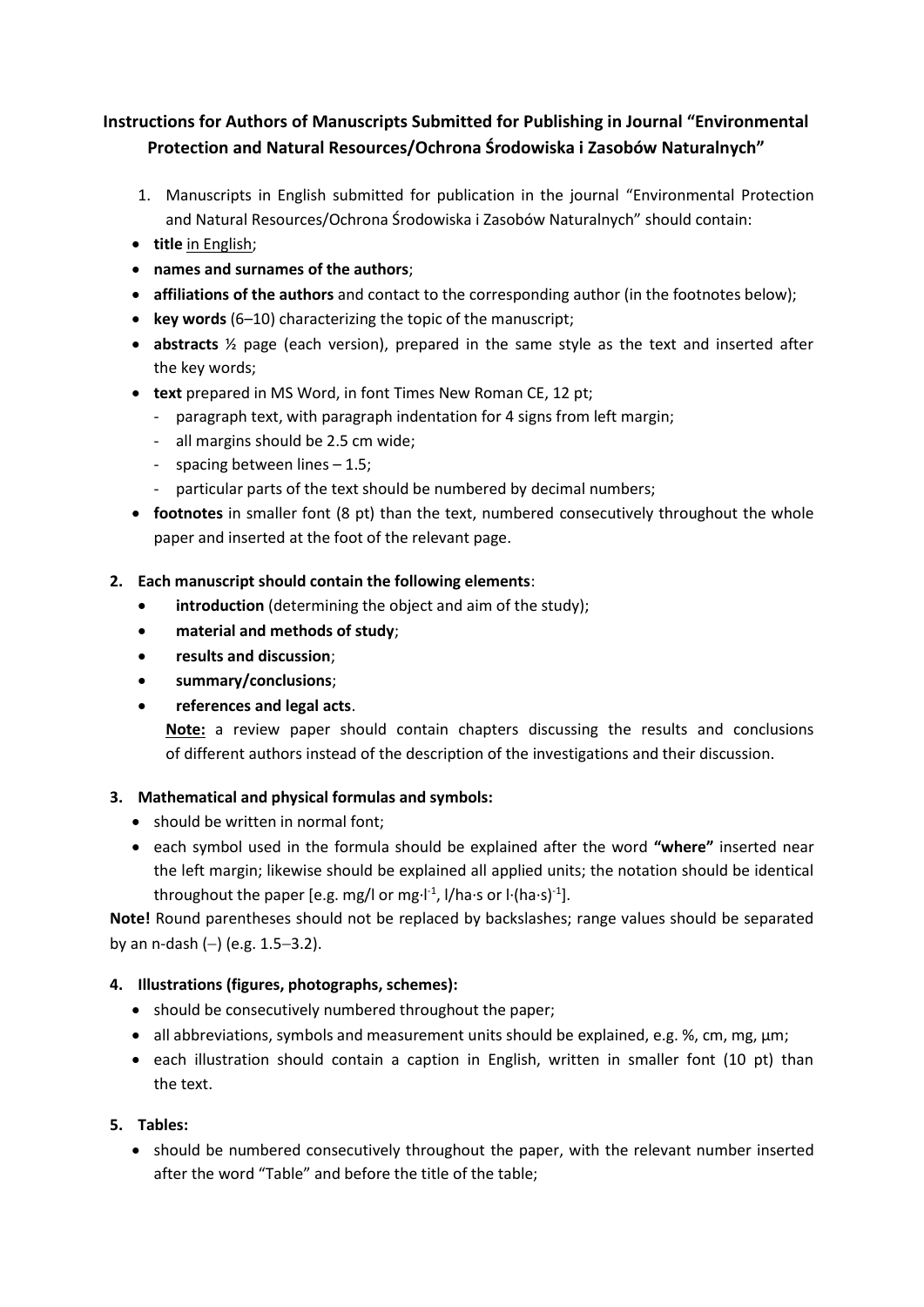- $\bullet$  title should be given in English;
- text in table header should not repeat the title of the table;
- all symbols used in the tables should be explained in the table caption;
- tables should have an identical pattern throughout the paper;
- no empty fields should be left in the table; these fields should contain one of the following symbols:
	- $-$  " $-$ " the phenomenon does not occur;
	- "0" the phenomenon has been observed, however with values lower than those that are used in the table, e.g. if production is expressed in thousands of tones, 0 indicates production not exceeding 0.5 thousand tonnes;
	- "." complete lack of information or lack of reliable data;
	- "x" filling this field is impossible or unreasonable.

**Note!** The term "including" means that not all elements of the sum are given.

**6.** The relevant source of the presented data should be given **below an illustration or table**.

### **7. References and legal acts:**

- references should be presented in a uniform pattern throughout the paper,
- references should be given after the conclusions in alphabetical order according to the authors' names, e.g.:

HARTLEY W., LEPP N.W. 2008. Remediation of arsenic contaminated soils by iron-oxide application, evaluated in terms of plant productivity, arsenic and phytotoxic metal uptake. Science of The Total Environment 390, 1: 35–44.

FRAENZLE S., MARKERT B., WUENSCHMANN S. 2007. Dynamics of trace in organisms and ecosystem: Prediction of metal bioconcentration in different organisms and estimation of exposure risk. Environmental Pollution 150: 22–33.

**Directive 2012/19/EU of the European Parliament and of the Council of 4 July 2012 on waste electrical and electronic equipment (WEEE)** (L 197/38, Official Journal of the European Union 24.7.2012).

**Council Regulation (EC) No 834/2007 of 28 June 2007 on organic production and labelling of organic products and repealing Regulation (EEC) No 2092/91** (20.7.2007, Official Journal of the European Union L 189/1).

**www.unesco.org/water/wwap/wwdr** - **World Water Assessment Programme (WWAP).**

• the references should be cited in the text as follows: [Hartley, Lepp 2008], [Fraenzle et al. 2007], [Directive... 2012], [Regulation... 2007], [www.unesco.org].

### **Note!**

- each manuscript should be supplemented by a **declaration** that the paper is original and has so far not been published, in part or in entirety.
- each manuscript should be authorized and signed for print by the leading author.
- the author should transfer his copyrights on the publisher.
- the text should be supplemented by a **declaration** on the percentage contribution of each author in the paper, authors' affiliation, sources that will cover the costs of the publication as well as a list of potential reviewers.